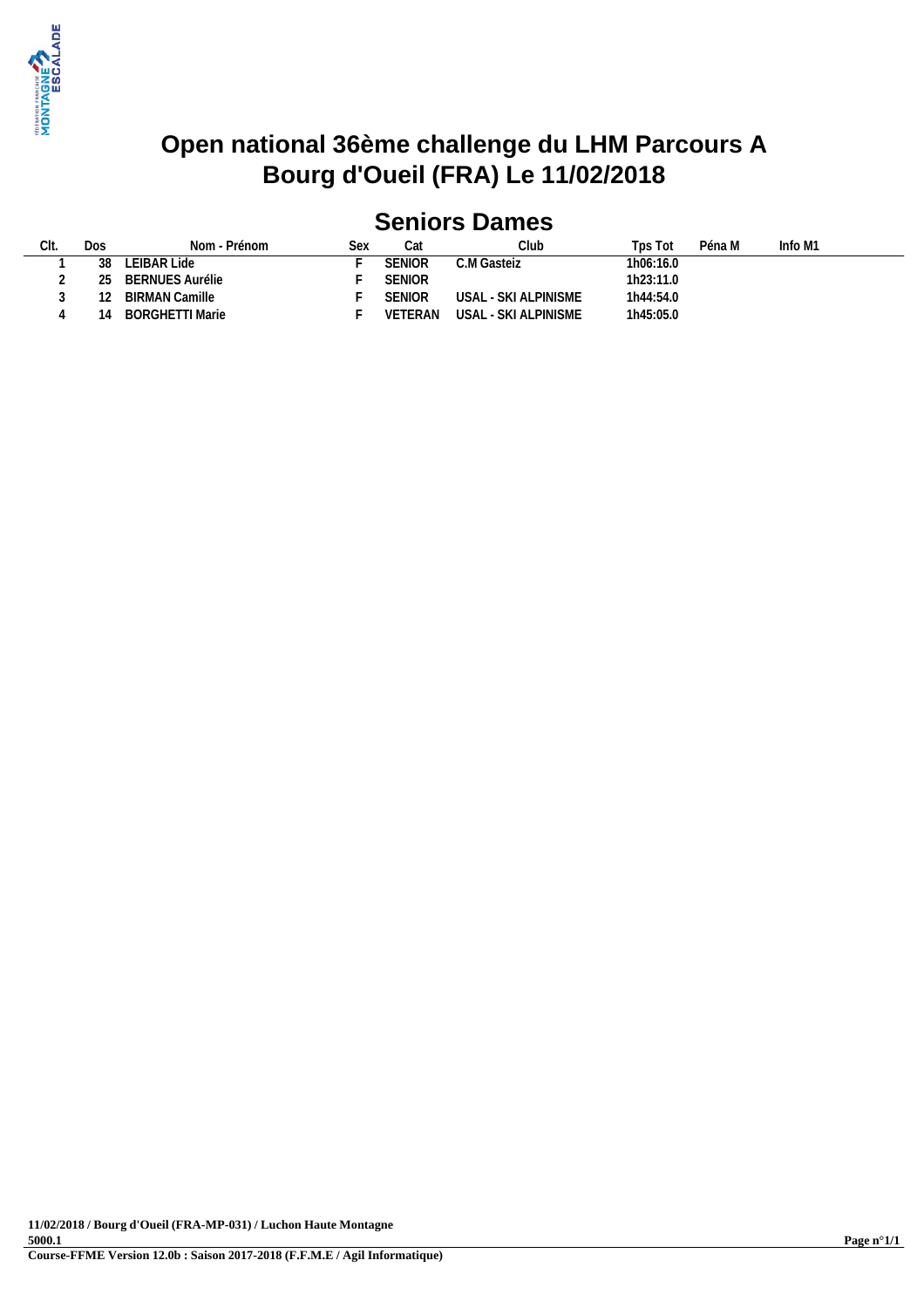

### **Open national 36ème challenge du LHM Parcours A Bourg d'Oueil (FRA) Le 11/02/2018**

## **Seniors Hommes**

| CIt.   | Dos | Nom - Prénom                 | <b>Sex</b> | Cat            | Club                       | Tps Tot   | Péna M | Info M1 |  |
|--------|-----|------------------------------|------------|----------------|----------------------------|-----------|--------|---------|--|
|        | 36  | <b>CASTILLON Bastien</b>     | M          | <b>ESPOIR</b>  | LA TRANSPYROS              | 52:23.0   |        |         |  |
|        | 26  | <b>THEVIN LOTC</b>           | M          | <b>SENIOR</b>  | SAINT LARY AURE MONTA      | 52:23.0   |        |         |  |
| 3      | 18  | <b>COUZINET Nicolas</b>      | M          | <b>SENIOR</b>  | ELS GRIMPAYRES             | 53:18.0   |        |         |  |
| 4      | 33  | <b>CARRERE Christophe</b>    | M          | VETERAN        | SKI CLUB CAMPAN TOUR       | 53:32.0   |        |         |  |
| 5      | 32  | MONNEREAU Florian            | M          | <b>SENIOR</b>  | SKI CLUB CAMPAN TOUR       | 53:45.0   |        |         |  |
| 6      | 20  | LECLERCQ Mathieu             | M          | <b>SENIOR</b>  |                            | 54:59.0   |        |         |  |
| 7      | 27  | <b>BIAU Stéphane</b>         | M          | <b>SENIOR</b>  | SAINT LARY AURE MONTA      | 57:14.0   |        |         |  |
| 8      | 42  | <b>OLASO ECHANIZ Angel</b>   | M          | VETERAN        | <b>ITSAMENDI</b>           | 58:04.0   |        |         |  |
| 9      | 19  | ROCHE ALBERO Noe             | M          | <b>SENIOR</b>  | <b>EL Chinchecle</b>       | 58:53.0   |        |         |  |
| 10     | 15  | <b>CASTILLON Remi</b>        | M          | <b>SENIOR</b>  | LUCHON HAUTE MONTAG        | 59:17.0   |        |         |  |
| 11     | 34  | <b>SERE Nicolas</b>          | M          | <b>SENIOR</b>  | <b>ALTITOY</b>             | 59:47.0   |        |         |  |
| 12     | 4   | <b>DEYMIER Floran</b>        | M          | <b>VETERAN</b> | PYRENEES CATALANES S       | 59:58.0   |        |         |  |
| 13     | 40  | MONBIEDRO DE CASTELLARNAU Ra | M          | VETERAN        | Club Exta, Aran            | 1h00:50.0 |        |         |  |
| 14     | 35  | PERRUGAULT Josselin          | M          | <b>SENIOR</b>  | LOISIRS CLUB LALOUBER      | 1h03:01.0 |        |         |  |
| 15     | 39  | <b>TAUNAY Franck</b>         | M          | VETERAN        | SAINT LARY AURE MONTA      | 1h04:18.0 |        |         |  |
| 16     | 11  | RAYGOT Jean Paul             | M          | VETERAN        | LUCHON HAUTE MONTAG        | 1h04:19.0 |        |         |  |
| 17     | 28  | <b>SENSENDREU Benoit</b>     | M          | <b>VETERAN</b> | LUCHON HAUTE MONTAG        | 1h05:06.0 |        |         |  |
| 18     | 23  | <b>TURONNET Frédéric</b>     | M          | <b>SENIOR</b>  | Licence HORS CLUB          | 1h05:14.0 |        |         |  |
| 19     |     | <b>ROUSSET Emmanuel</b>      | M          | VETERAN        | PYRENEES CATALANES S       | 1h05:48.0 |        |         |  |
| 20     | 22  | <b>LACHINE Didier</b>        | M          | <b>SENIOR</b>  | LA MAISON DE LA MONTA      | 1h06:45.0 |        |         |  |
| 21     | 37  | <b>AYERBE Alain</b>          | M          | VETERAN        | LA TRANSPYROS              | 1h07:55.0 |        |         |  |
| 22     | 29  | RODRIGUEZ Hervé              | M          | <b>VETERAN</b> | Els grimppayres            | 1h11:06.0 |        |         |  |
| 23     | 41  | MONTOYA ALVAREZ Oscar        | M          | <b>SENIOR</b>  | Club excursionista de Aran | 1h11:09.0 |        |         |  |
| 24     | 30  | <b>ETCHEGARAY Eric</b>       | M          | <b>SENIOR</b>  | Licence HORS CLUB          | 1h11:12.0 |        |         |  |
| 25     | 31  | AIO Guillaume                | M          | <b>SENIOR</b>  | Licence HORS CLUB          | 1h11:55.0 |        |         |  |
| 26     | 16  | JOVE Sylvain                 | M          | <b>SENIOR</b>  |                            | 1h12:37.0 |        |         |  |
| 27     |     | LARROUY Jean Marie           | M          | VETERAN        | Oloron Ste Marie           | 1h13:04.0 |        |         |  |
| 28     | 6   | <b>ELISSALDE Loic</b>        | M          | VETERAN        | USAL - SKI ALPINISME       | 1h15:25.0 |        |         |  |
| 29     | 5   | <b>BAYLE Jean Louis</b>      | M          | VETERAN        | USAL - SKI ALPINISME       | 1h15:46.0 |        |         |  |
| $30\,$ | 8   | <b>DUCHENE Thierry</b>       | M          | <b>SENIOR</b>  | USAL - SKI ALPINISME       | 1h17:52.0 |        |         |  |
| 31     |     | <b>OSTENCH Christophe</b>    | M          | VETERAN        | USAL - SKI ALPINISME       | 1h17:54.0 |        |         |  |
| 32     | 10  | JUVAUX Frédéric              | M          | <b>SENIOR</b>  | Nouv'l'air                 | 1h24:45.0 |        |         |  |
|        |     |                              |            |                |                            |           |        |         |  |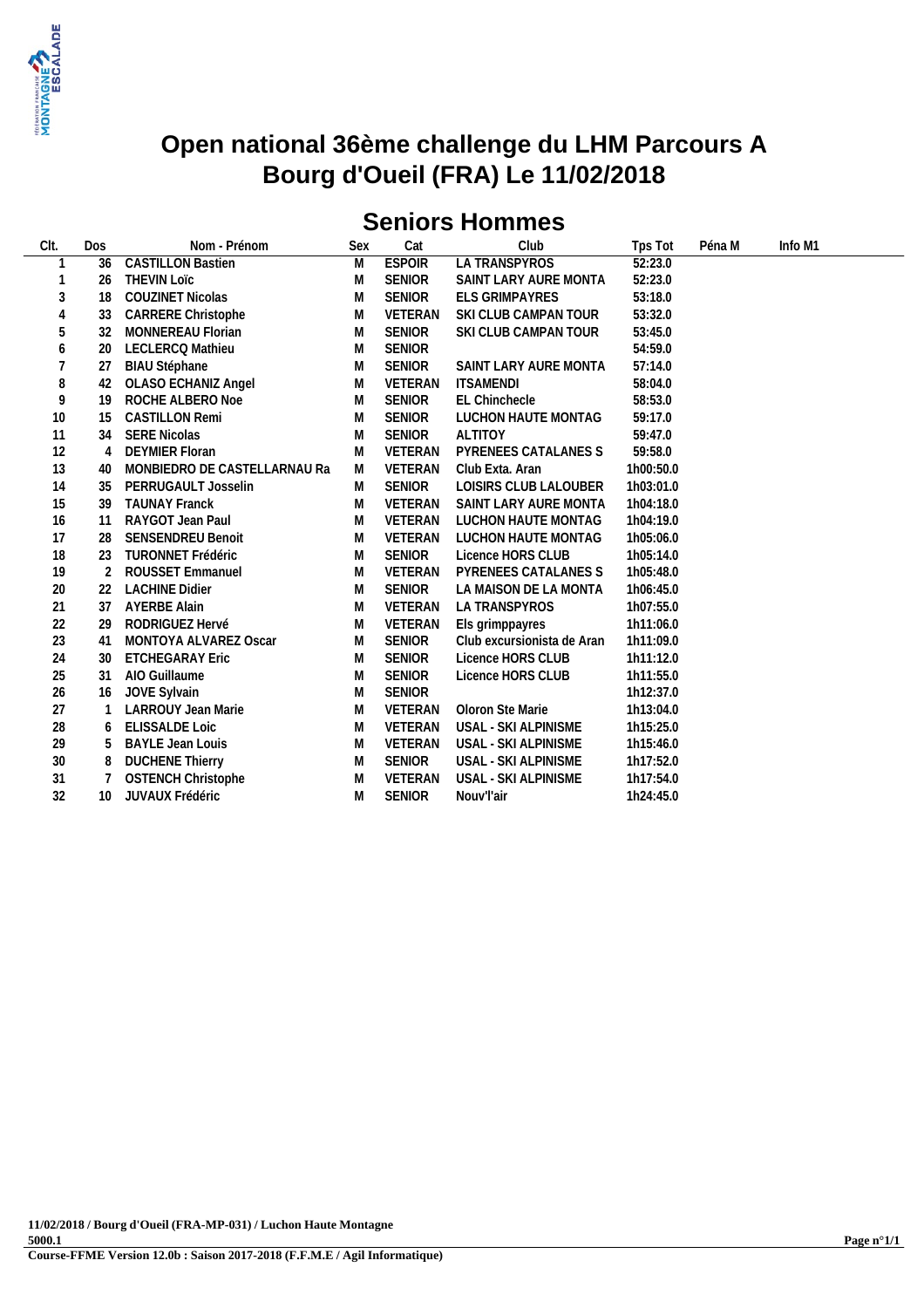

### **Open national 36ème challenge du LHM Parcours B Bourg d'Oueil (FRA) Le 11/02/2018**

## **Juniors Dames**

| Clt. | Dos           | Nom - Prénom                            | $\sim \sim$<br>〜〜 | $\sim$<br>Udl | Club                             | $\overline{\phantom{0}}$<br>Tps<br>Tot | $\sim$ $\sim$<br>'éna M | Info $M1$ |
|------|---------------|-----------------------------------------|-------------------|---------------|----------------------------------|----------------------------------------|-------------------------|-----------|
|      | $\sim$<br>222 | <b>FOURMIGUE Chloé</b>                  |                   | JUNIOR        | <b>TRANSPYROS</b><br>∟⊬          | 1h04:21.0                              |                         |           |
|      | າາ"           | FIGNAL<br>$\sim$ $\sim$ $\sim$<br>Anais |                   | JUNIOR        | <b>FONT ROMEU</b><br>TICIM<br>ΑL | 1h17:25.0                              |                         |           |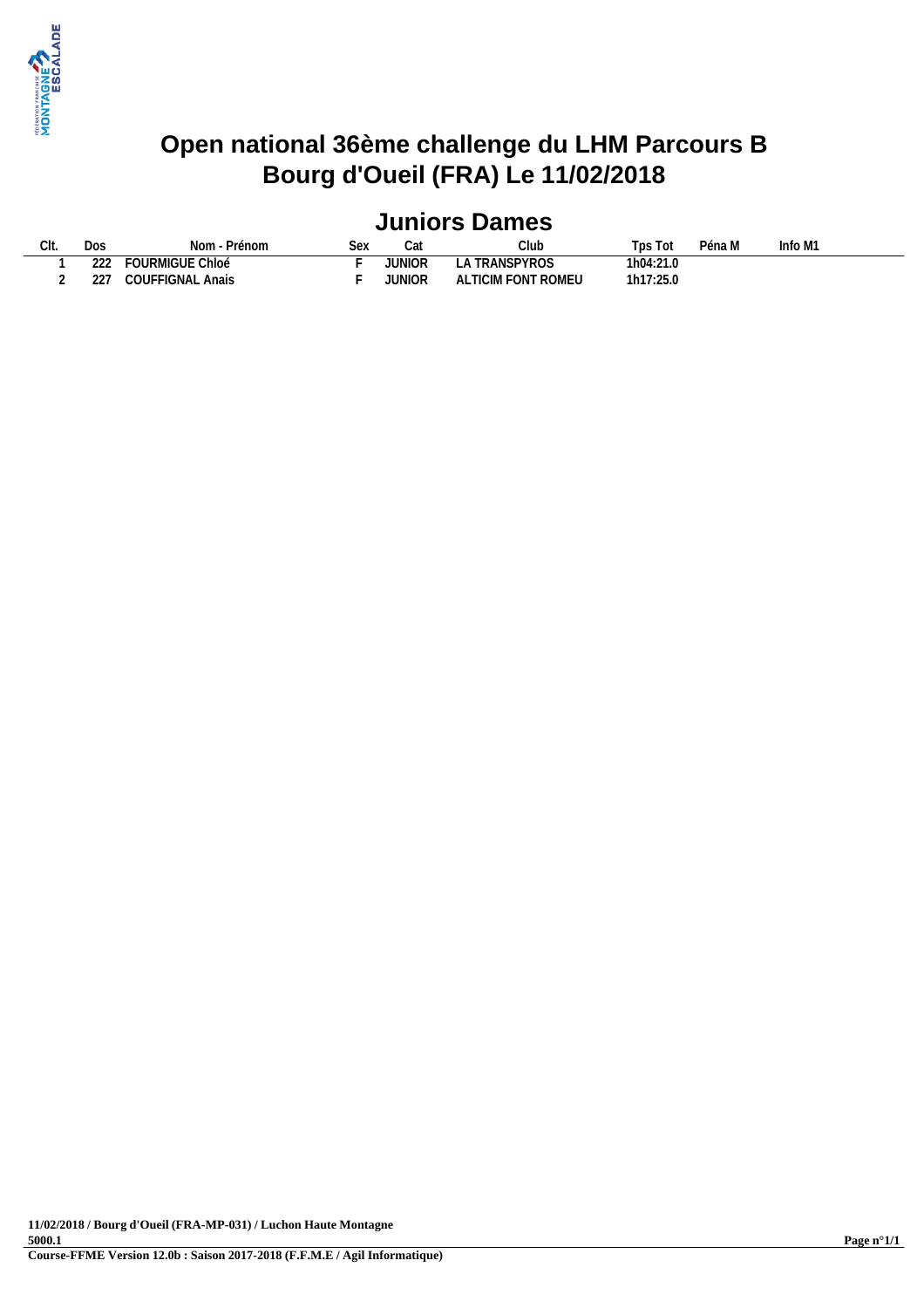

### **Open national 36ème challenge du LHM Parcours A Bourg d'Oueil (FRA) Le 11/02/2018**

# **Juniors Hommes**

| CIt. | Dos | · Prénom<br>Nom   | <b>Sex</b> |        | Club                  | Tps T   | Péna M | Info M1 |
|------|-----|-------------------|------------|--------|-----------------------|---------|--------|---------|
|      | 152 | DUMAS Louis       |            | JUNIOR | ALTICIM FONT ROMEU    | 53:56.0 |        |         |
|      | 154 | LUSINCHI Baptiste |            | JUNIOR | LOISIRS CLUB LALOUBER | 59:41.0 |        |         |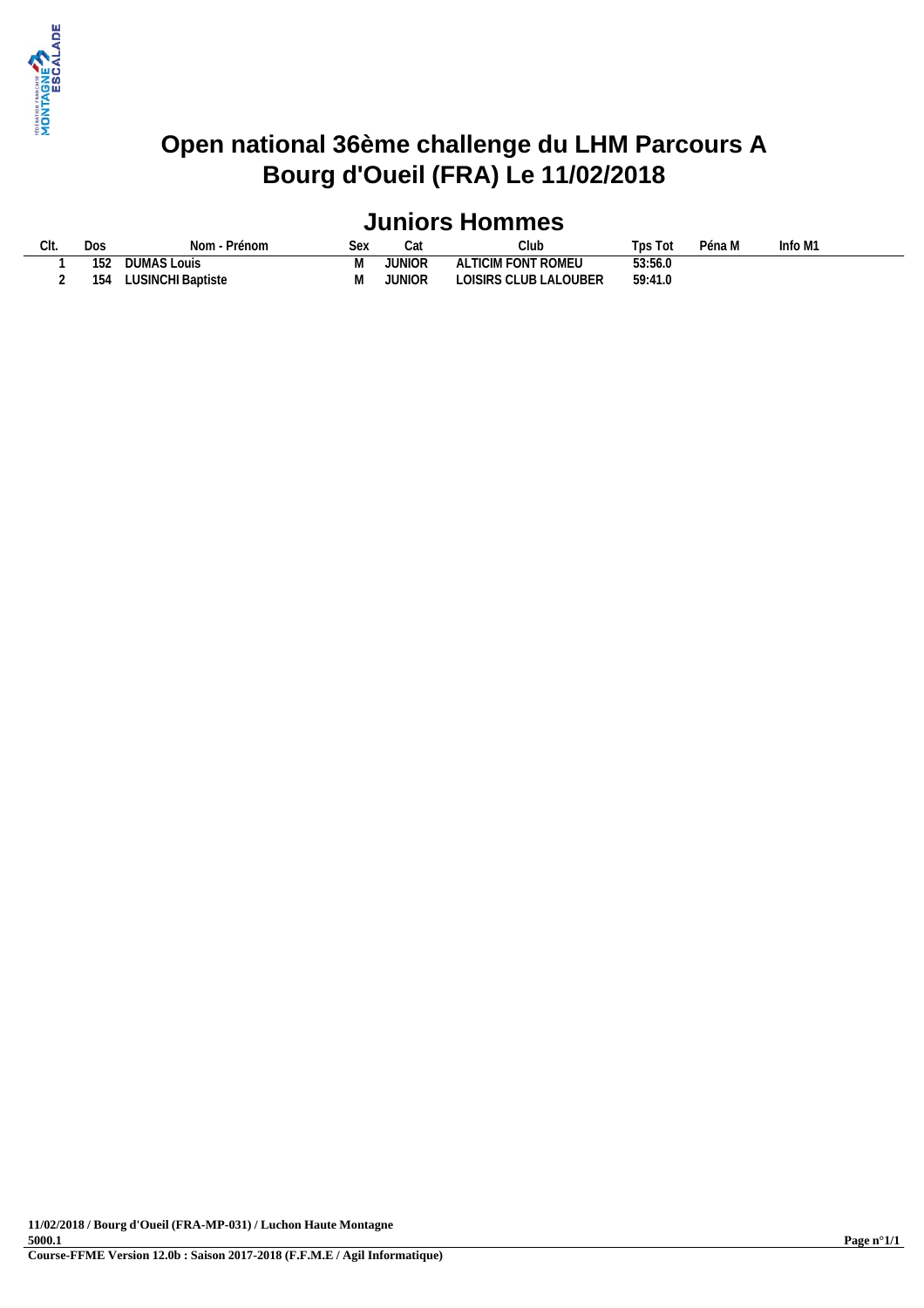

### **Open national 36ème challenge du LHM Parcours B Bourg d'Oueil (FRA) Le 11/02/2018**

#### **Cadettes**

| $\bigcap_{i=1}^{n}$<br>UII. |   | Dos | Nom - Prénom       | Sex | Cat   | Club               | Tps Tot   | Péna M | Info M1 |  |
|-----------------------------|---|-----|--------------------|-----|-------|--------------------|-----------|--------|---------|--|
|                             |   | 220 | MANIGAUD Laurie    |     | CADET | A TRANSPYROS       | 1h15:41.0 |        |         |  |
|                             | ∸ | 231 | AYBRAM Aliénor     |     | CADET | ALTICIM FONT ROMEU | 1h20:45.0 |        |         |  |
|                             |   | 221 | PIERI.<br>Juliette |     | CADET | LA TRANSPYROS      | 1h28:59.0 |        |         |  |